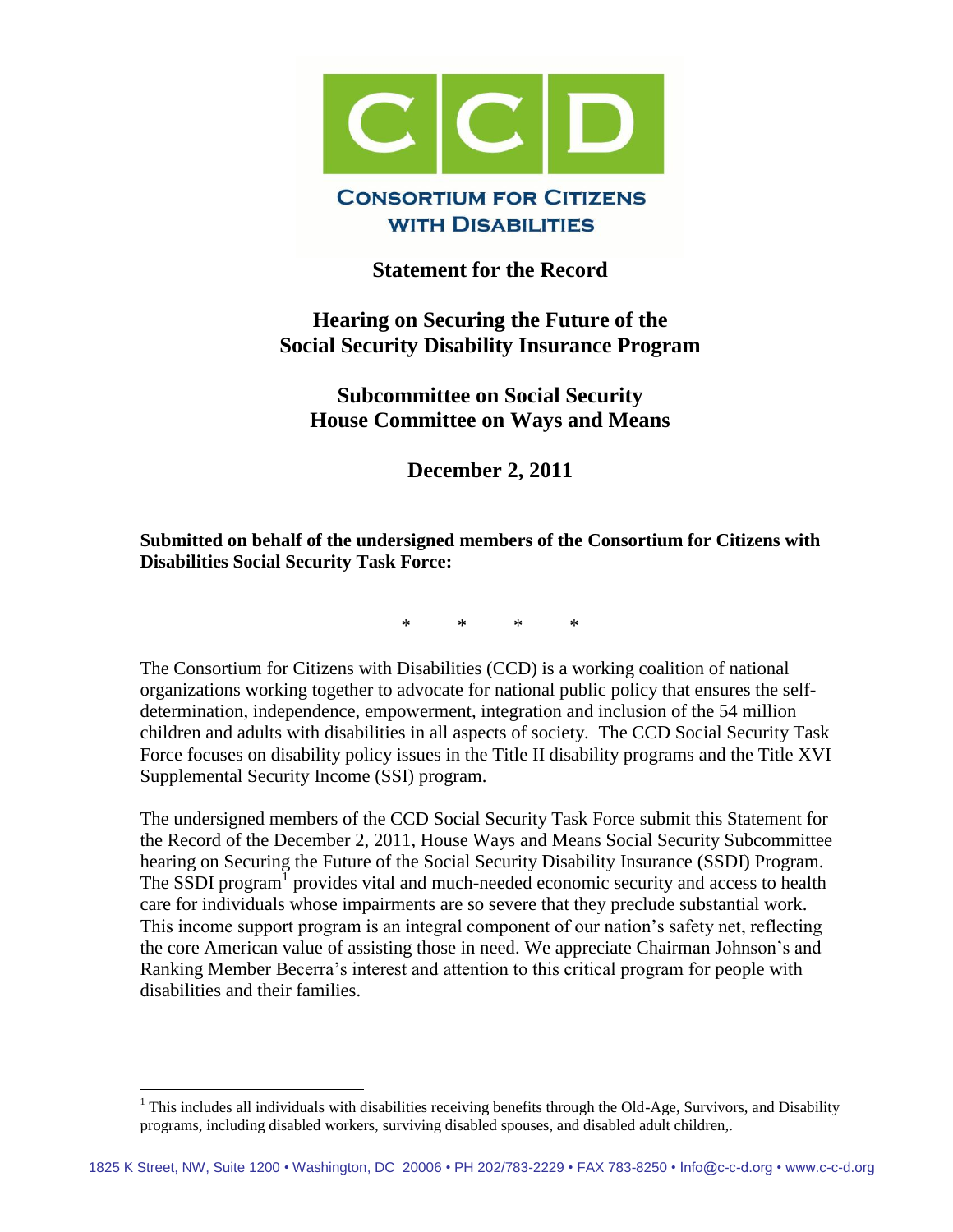### **SSDI Provides Vital Income Support**

SSDI is essential to people with disabilities and their families. Its basic structure is effective and should be preserved. The income support received through this program prevents millions of Americans from living lives of abject poverty and homelessness. The importance of this program to one of our nation's most vulnerable populations cannot be overstated. Ensuring that there is adequate financing to protect this program in the long-term is a high priority of the Task Force. Any effort to shore up its long-term solvency, however, must also protect and expand the effectiveness of its income support function, as well as protect access to the corresponding health coverage provided through Medicare.

#### **Disability Benefits Are Modest**

Disability benefits are modest and many people with disabilities continue to live in poverty even when their disability benefits are taken into account. Before filing an application, most people with disabilities have done everything they can and exhausted their savings and other options. In our experience, they do not want to live on the benefits received through the disability programs, unless they have no other alternatives.

SSDI benefit amounts are based on the workers' previous earnings. However, SSDI benefits only replace a percentage of the workers' previous earnings and, especially for low and moderate earners, are quite modest. The average monthly benefit in August 2011 for a SSDI program beneficiary was only \$1,070 per month, an annual income of just \$12,840.<sup>2</sup> It is important to keep in mind, for comparison purposes, that a person working full-time, 40 hours per week, and earning the federal minimum wage of \$7.25/hour earns \$15,080 annually.<sup>3</sup> In fact, nearly one-third of the people receiving SSDI live in households with total household income below 100% of the federal poverty level.<sup>4</sup> People with work-limiting disabilities, despite the availability of SSDI, are 4.5 times more likely to live in chronic poverty than people without disabilities.<sup>5</sup> Forty-seven percent of those living in poverty overall are people with disabilities and 65% of people living in long-term poverty are people with disabilities.<sup>6</sup>

## **The Current Definition of Disability Is Appropriate**

The current definition of disability is appropriate and ensures that only those individuals with the most severe disabilities receive benefits. The current definition is strict, requiring an individual to prove that he or she cannot maintain substantial gainful employment in the national economy. The end result is that SSDI provides benefits only to individuals with the

 $\overline{a}$ 

[http://www.ssa.gov/disabilityresearch/documents/TTW5\\_2\\_BeneChar.pdf](http://www.ssa.gov/disabilityresearch/documents/TTW5_2_BeneChar.pdf)

<sup>&</sup>lt;sup>2</sup> Social Security Administration, Office of the Chief Actuary, http://www.ssa.gov/OACT/ProgData/icp.html, last accessed September 10, 2011. Average benefits for disabled women workers are even lower at \$935/month. I*bid.* 

<sup>3</sup> *See* <http://www.dol.gov/dol/topic/wages/minimumwage.htm>*,* 

<sup>4</sup> Gina Livermore, *et al.*, *Work Activity and Use of Employment Supports Under the Original Ticket to Work Regulations: Characteristics, Employment, and Sources of Support Among Working-Age SSI and DI Beneficiaries*, Final Report, April 2009, p. 8,

<sup>5</sup> Gina A. Livermore and Peiyun She, *Long-term Poverty and Disability Among Working Age Adults*, Research Brief, August 2006,<http://digitalcommons.ilr.cornell.edu/edicollect/1226/>

<sup>6</sup> Livermore and She, , August 2006,<http://digitalcommons.ilr.cornell.edu/edicollect/1226/>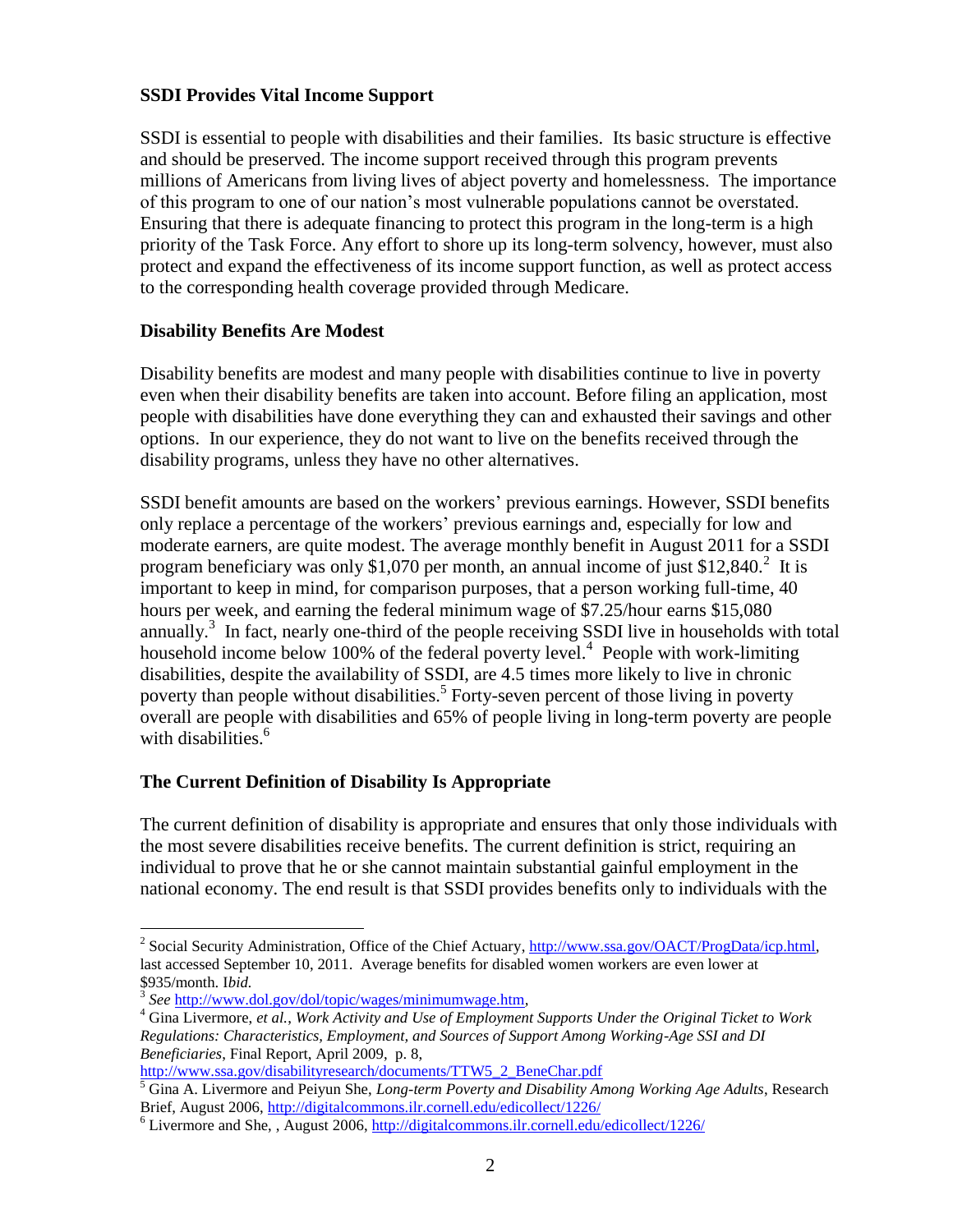most significant impairments. Many individuals receiving SSDI have made repeated attempts to work, often exacerbating their impairments, before finally turning to the program for critical income support.

The beneficiary populations receiving benefits through SSDI are very diverse. Some are terminally ill. In fact, about one in five male SSDI beneficiaries and one in seven female SSDI beneficiaries die within the first five years of receiving benefits.<sup>7</sup> Nearly 70% of SSDI beneficiaries in 2010 were age 50 or older and nearly 1 in 3 was age 60 or older.<sup>8</sup> Forty-six percent of people receiving SSDI benefits characterized their health as being poor or very poor in a recent National Beneficiary Survey. <sup>9</sup> Additionally, the health of people receiving benefits appears to worsen over time. Nearly 1 in 2 beneficiaries reported in that same survey that their health had declined over the past year.

## **Program Growth**

We understand the concern regarding the status of the Disability Insurance Trust Fund and the stress that recent program growth has placed on its finances. Major demographic and economic factors outside the structure of the disability program are in large part responsible for the increase in participation seen in recent years. The same economic factors have also contributed to fewer disability beneficiaries returning to the workforce.

A significant part of the increase in applications and participation in the disability programs is attributable to the aging of the United States population, as the baby boomers have entered their "high disability" years. People are twice as likely to be disabled at age 50 as they are at age 40 and twice as likely as to be disabled at age 60 as they are at age  $50^{10}$ 

In addition, the influx of women into the workforce since the 1970s has meant that more women have paid into the SSDI program and are eligible for benefits when they become disabled. In 1990, men were receiving disability benefits at a percentage twice as high as women.<sup>11</sup> In 2009, when many more women workers had worked long enough to be covered by SSDI on the basis of their own earnings, 47% of the disabled workers receiving benefits were women.<sup>12</sup> This change in the nature of the workforce, and the corresponding increase in the total number of people eligible to apply for benefits after the onset or worsening of a disability, has significantly contributed to the increase in participation rates in the SSDI program.

Finally, the recession has made it more difficult for workers with disabilities to become employed or keep their jobs when an illness or injury causes them to become disabled. People with disabilities are often the "last hired and first fired" in times of economic

*Security,* May 24, 2011, 8, <http://www.cbpp.org/cms/?fa=view&id=3500>

 $\overline{a}$ <sup>7</sup> Gina Livermore, David Stapleton, and Henry Claypool, *Health Insurance and Health Care Access Before and After SSDI Entry,* page X, The Commonwealth Fund, May 2009.

<sup>&</sup>lt;sup>8</sup> Social Security Administration, 2010 Annual Statistical Supplement to the Social Security Bulletin, February 2011, Table 5.D4,<http://www.socialsecurity.gov/policy/docs/statcomps/supplement/>

<sup>&</sup>lt;sup>9</sup> Livermore et al., *IBID 4, p. 10, http://www.ssa.gov/disabilityresearch/documents/TTW5\_2\_BeneChar.pdf* <sup>10</sup> Kathy Ruffing, Center on Budget and Policy Priorities, *What the 2011 Trustees' Report Shows About Social* 

<sup>&</sup>lt;sup>11</sup> Kathy Ruffing, , 8, <http://www.cbpp.org/cms/?fa=view&id=3500>

<sup>12</sup> Social Security Administration, *IBID* 8*,* Table 5.D4, <http://www.socialsecurity.gov/policy/docs/statcomps/supplement/>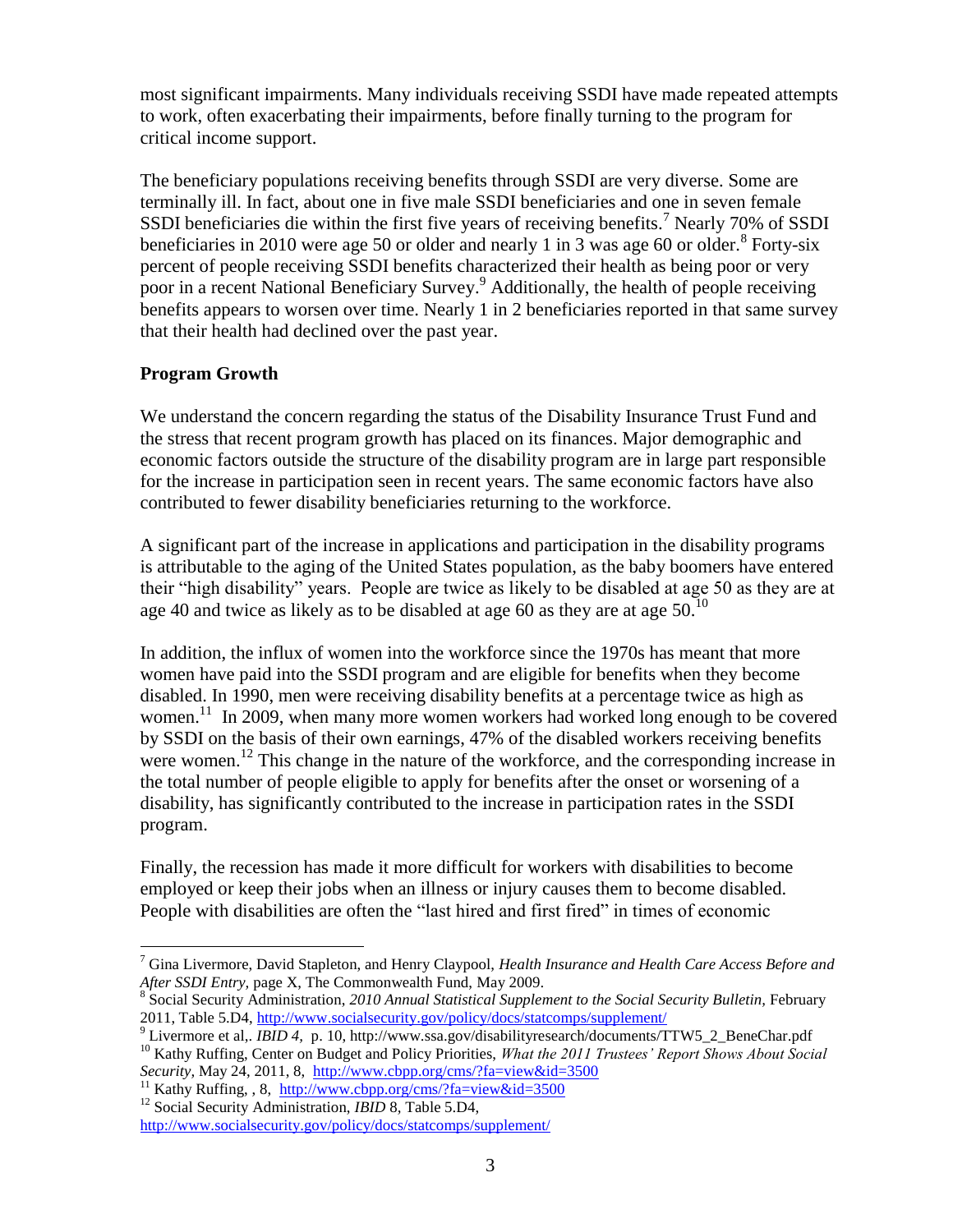downturn. It is no surprise then that applications for SSDI increase during recessions.<sup>13</sup> Employers are often less likely to accommodate a worker with a disability when there is an abundant supply of labor and the employer can choose between an otherwise equally qualified person with a disability and a large number of their non-disabled peers.<sup>14</sup> This certainly appears to be the case in the current downturn with the unemployment rate hovering right around 9% overall and nearly double for people with disabilities with attachment to the workforce (at  $16.1\%$ ).<sup>15</sup>

Despite the recent growth in the SSDI program, it is expected to level off in the near future according to the testimony at the December 2 hearing by Stephen C. Goss, the Social Security Administration Chief Actuary. His written statement and oral testimony states that the factors causing the growth of the SSDI program have stabilized or are expected to do so in the near future. As stated by the Chief Actuary in his written testimony, "We project that the number of DI beneficiaries will continue to increase in the future, but only at about the rate of increase in workers."

#### **Adequate Administrative Funding Is Necessary to Ensure Program Integrity**

SSA must have sufficient funding to ensure that the service needs of the public are met, including the needs of people applying for and receiving Social Security disability benefits. The delivery of services must be strengthened, not weakened, during times of economic crisis. Adequate administrative funding is needed so that SSA can continue making strides to reduce the disability claims backlog, as well as to prevent deterioration of other critical services primarily caused by the underfunding of SSA for many years. Finally, sufficient funding is necessary to ensure that SSA can effectively perform its program integrity functions, such as continuing disability reviews and efforts to prevent and recover overpayments.

We look forward to continuing to work with the Members of the Social Security Subcommittee to explore ways to secure the future of the SSDI program for the long-term and to protect the vital income support function the program provides for some of the most vulnerable Americans.

\* \* \* \*

 $\overline{a}$ <sup>13</sup> National Academy of Social Insurance, *Balancing Security and Opportunity: The Challenge of Disability Income Policy (Report of the Disability Policy Panel)*, 1996, 16; *see also* Social Security Administration, Office of the Chief Actuary, [http://www.ssa.gov/oact/STATS/table6c7.html,](http://www.ssa.gov/oact/STATS/table6c7.html) last accessed September 11, 2011 (showing that applications increase during times of economic downturn).

<sup>&</sup>lt;sup>14</sup> See Van Doorn Ooms, *A View From Business*, in Disability: Challenges for Social Insurance, Health Care Financing & Labor Market Policy, National Academy of Social Insurance, 1997, 176; *see also* NASI Balancing Security and Opportunity, 63.

<sup>&</sup>lt;sup>15</sup> United States Department of Labor, Bureau of Labor Statistics, [http://www.bls.gov/news.release/empsit.t06.htm,](http://www.bls.gov/news.release/empsit.t06.htm) accessed September 11, 2011.